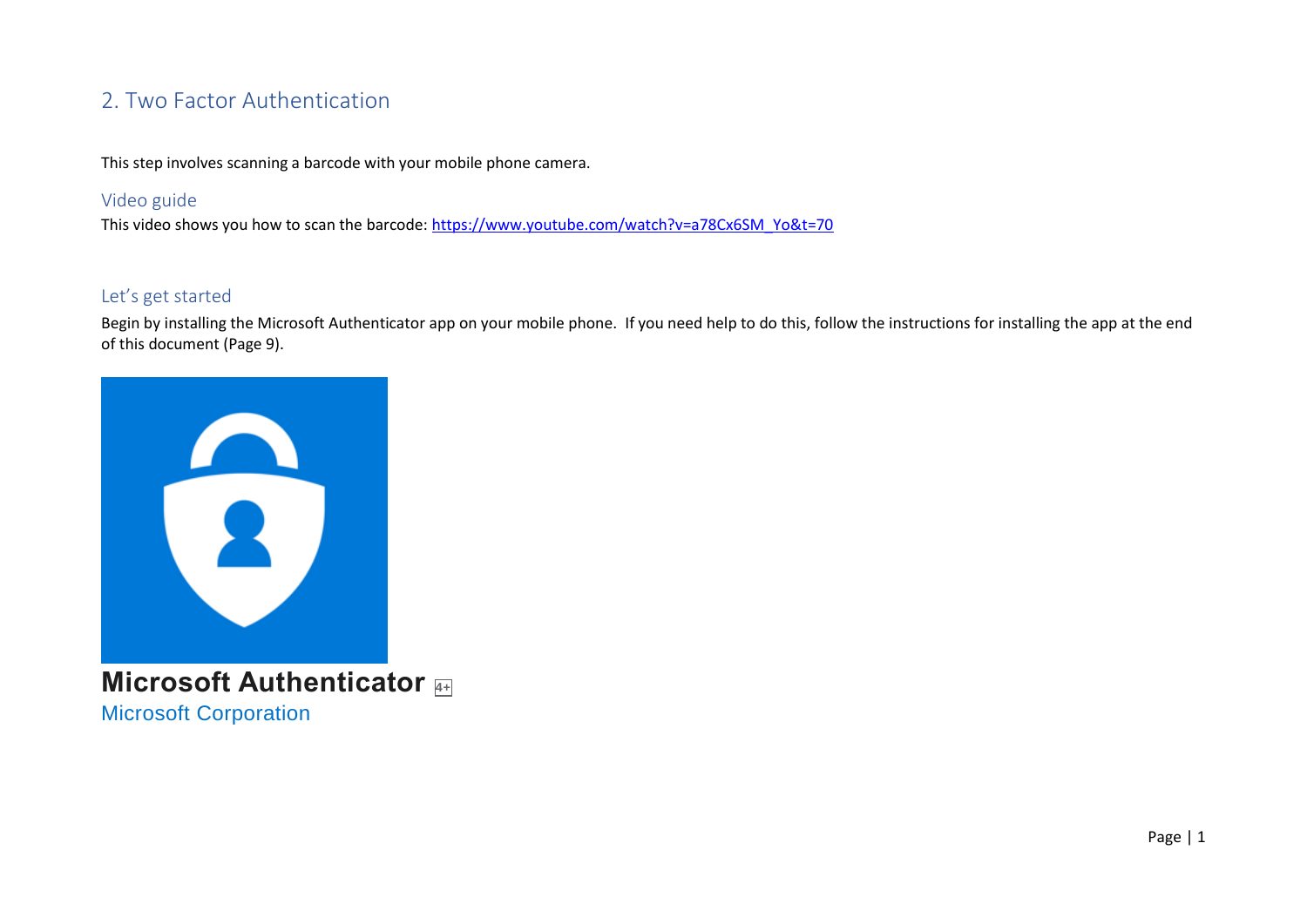Next, access this link **using your computer**[: https://aka.ms/mfasetup](https://aka.ms/mfasetup)

Upon attempting to sign in with your short email address and password, the following screen will be presented:

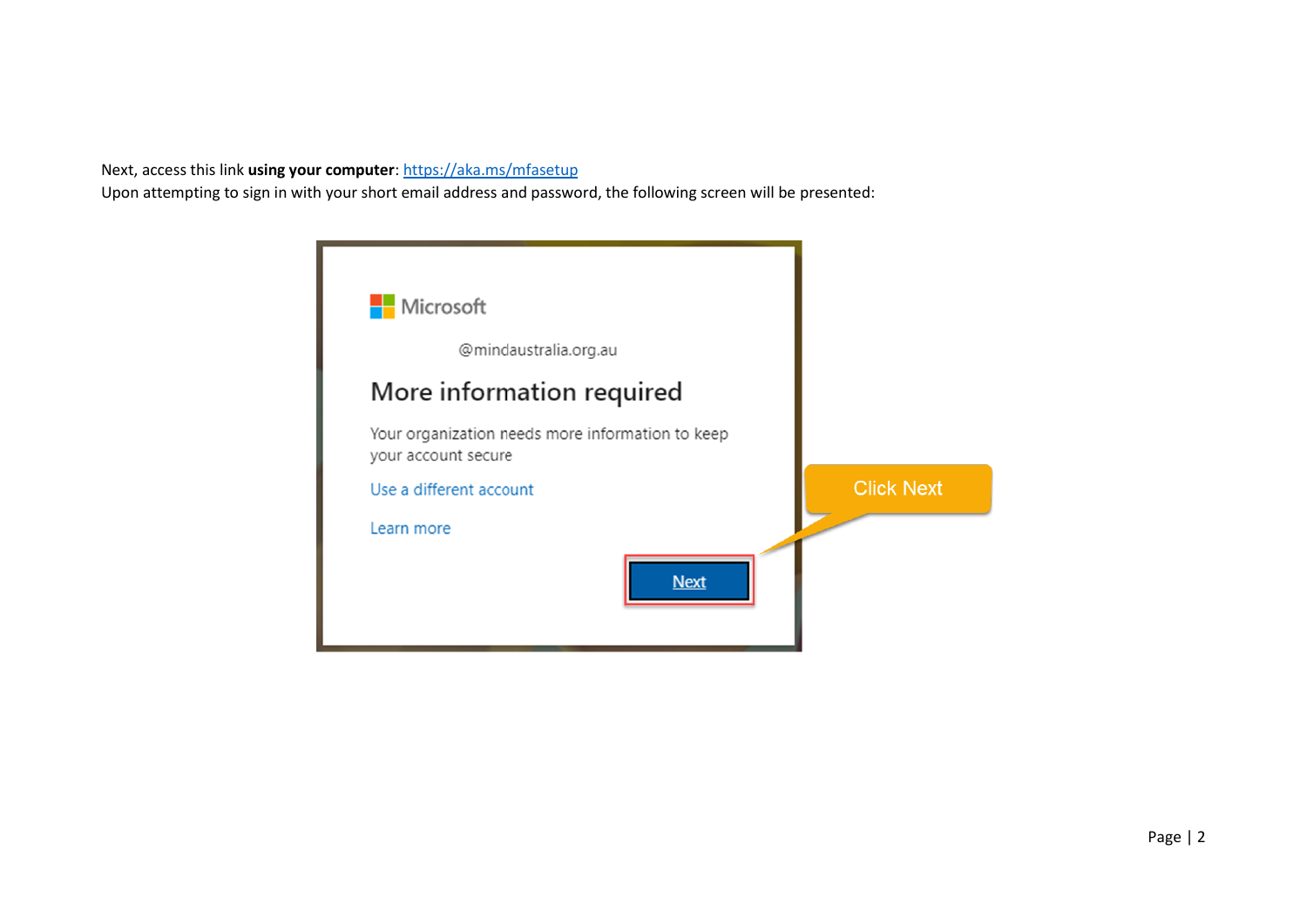# Selecting Security Verification

### **On your computer:**

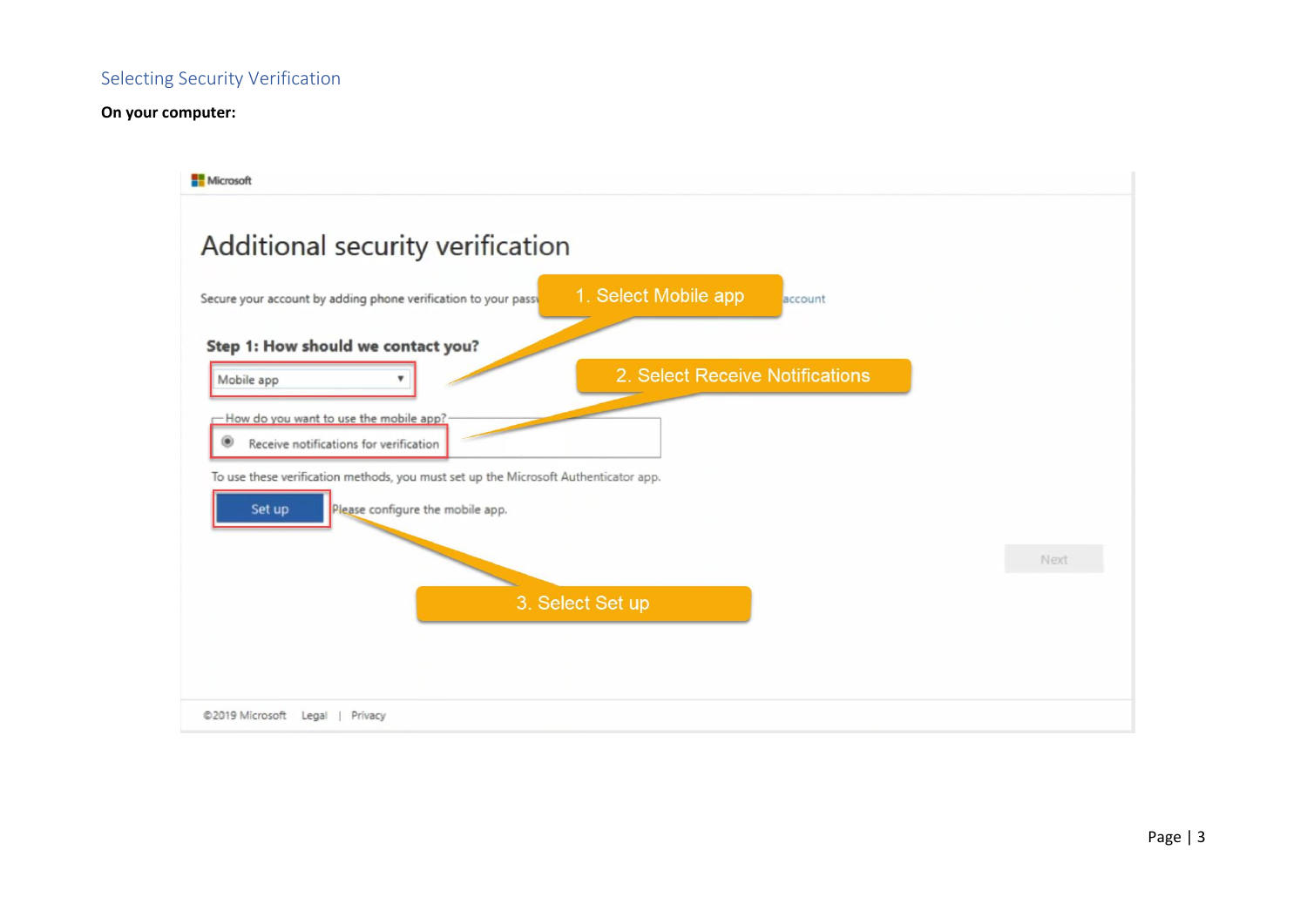# Setting up the Microsoft Authenticator Mobile app

**IMPORTANT**: The Authenticator app must be first installed on the mobile phone. If you need help to install an app, [go to the end of this document](#page-8-0) (Page 9) for instructions.

Open the app and tap the + button on the top right hand corner of the screen. Choose **Add Work or School Account**.

![](_page_3_Figure_3.jpeg)

The app may ask for permission to use the camera, please allow it to do so.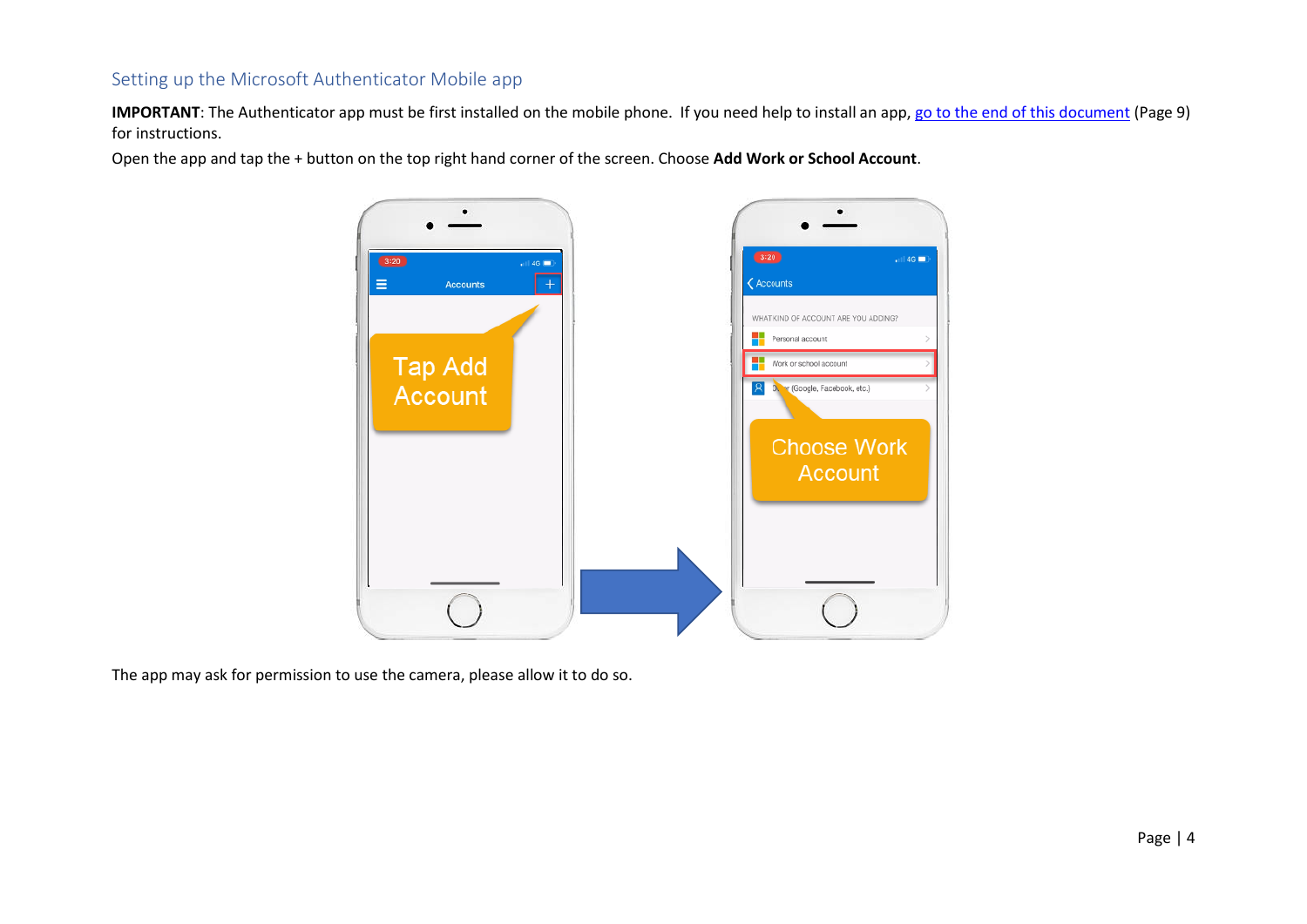# Scanning the bar code

**On the computer**: A barcode will be displayed on screen, an example is shown below.

**On the mobile phone**: The app will open the camera, scan the barcode presented on the computer using the phone. (It will do this automatically.)

Configure mobile app

Complete the following steps to configure your mobile app.

1. Install the Microsoft authenticator app for Windows Phone, Android or iOS.

2. In the app, add an account and choose "Work or school account".

3. Scan the image below.

![](_page_4_Picture_8.jpeg)

If you are unable to scan the image, enter the following information in your app. Code: 568 428 584 Url: https://bn1eupad11.eu.phonefactor.net/pad/276819462

If the app displays a six-digit code, choose "Next".

Next cancel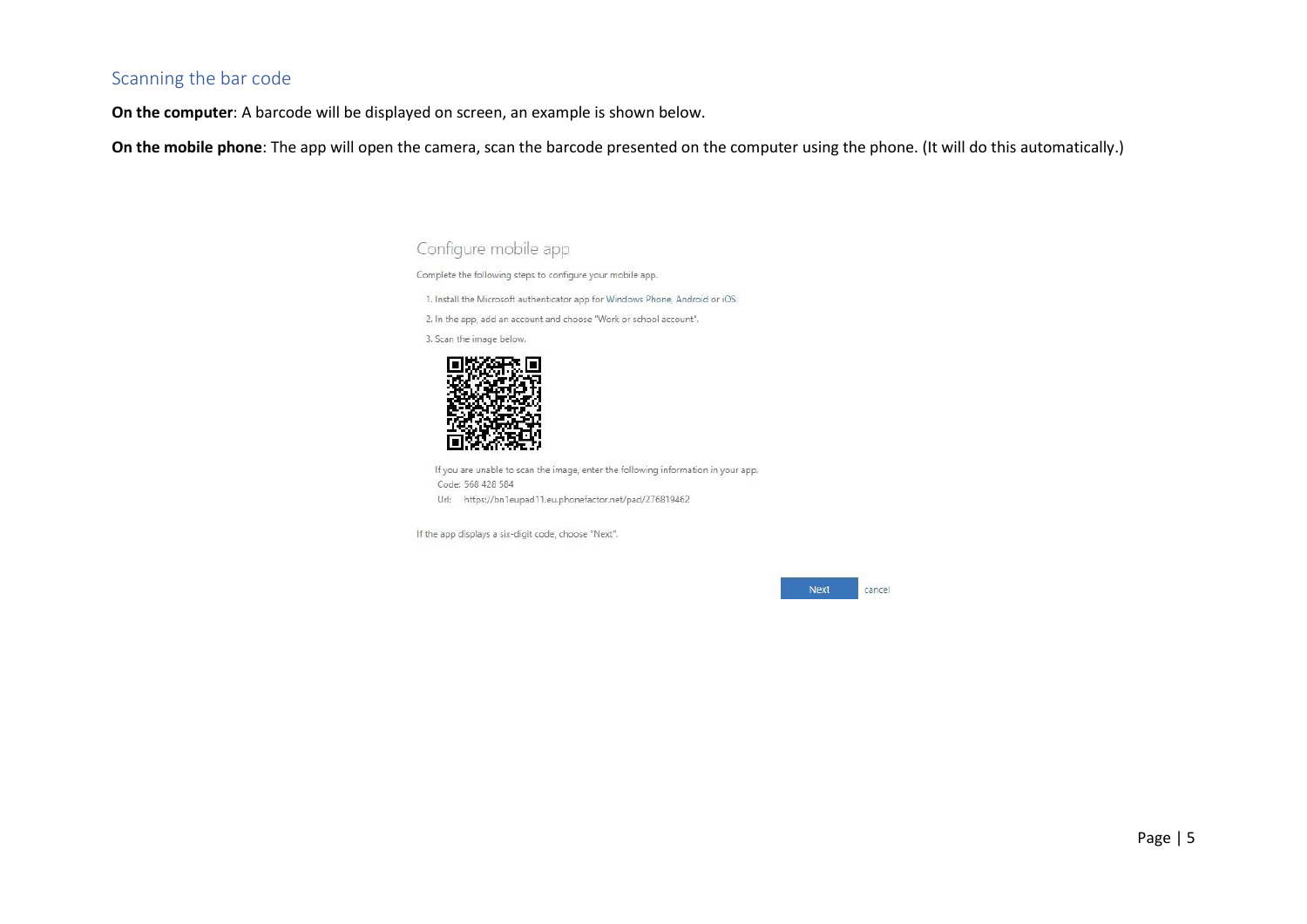# Successful bar code scan

Once the barcode has been scanned, the mobile app will configure itself with the authentication system. Once the configuration is successful, on the computer, click the **Next** button.

# Additional security verification

Secure your account by adding phone verification to your password. View video to know how to secure your account

#### Step 1: How should we contact you?

![](_page_5_Picture_5.jpeg)

 $\mathbf{v}$ 

-How do you want to use the mobile app?

Receive notifications for verification

To use these verification methods, you must set up the Microsoft Authenticator app.

![](_page_5_Picture_10.jpeg)

Mobile app has been configured for notifications.

![](_page_5_Picture_12.jpeg)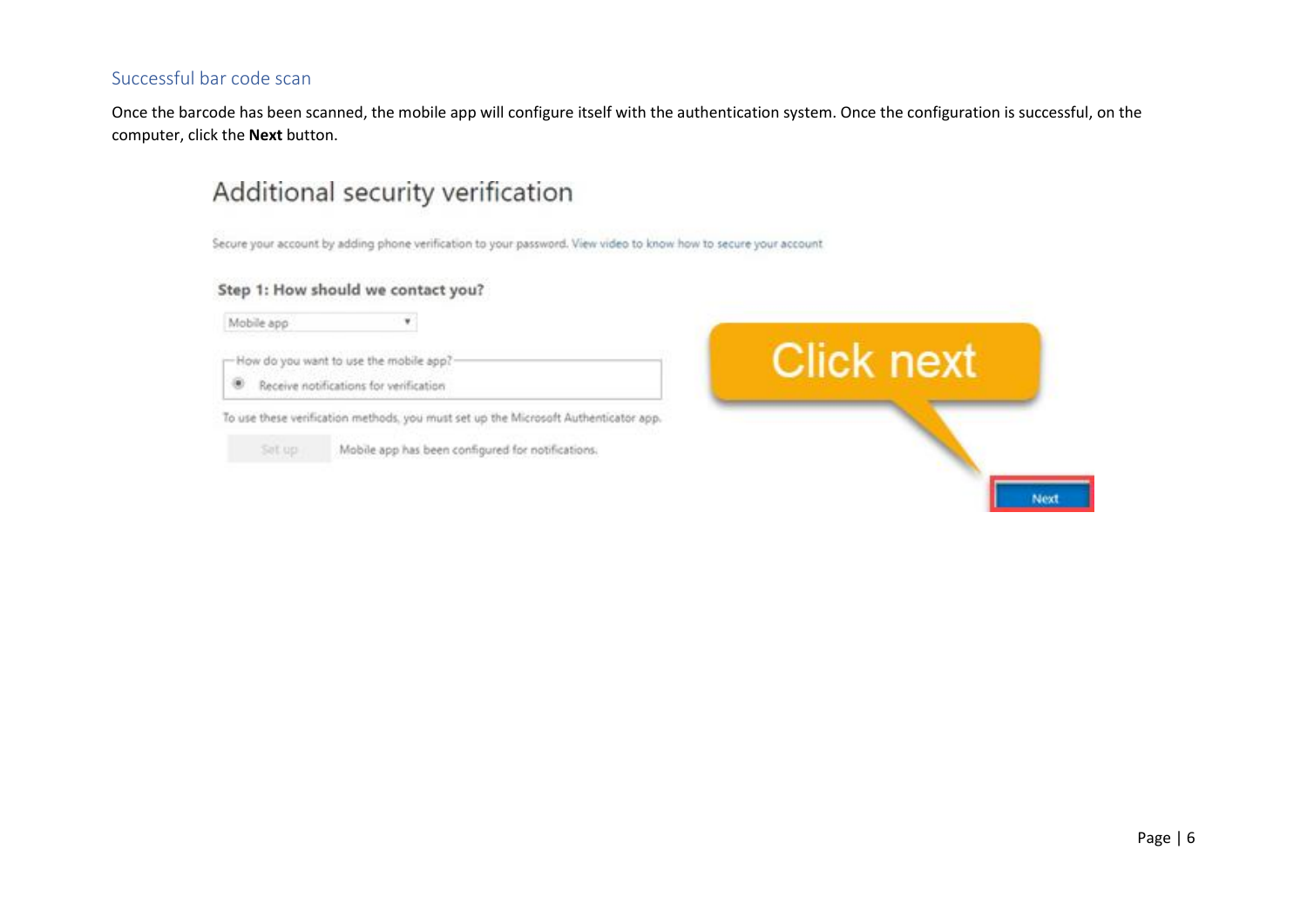# Testing the system

The authentication system will now test a login.

**On the computer**: The following screen will be shown below

# Additional security verification

Secure your account by adding phone verification to your password. View video to know how to secure your account

#### Step 2: Let's make sure that we can reach you on your Mobile App device

 $\stackrel{*}{\cdot}$  . Please respond to the notification on your device.

Next :

**On the mobile phone**: The app will present an Approve or Deny prompt. Tap **Approve.**

**IMPORTANT: This security prompt as shown controls successful log in to Mind systems. IT IS VERY IMPORTANT that the Approve button is only used when genuine login is being attempted. Do NOT approve unexpected login prompts.** 

Contact ICT if you believe your account has been compromised.

**On the computer:** If successful, the following prompt will be displayed:

# Additional security verification

Secure your account by adding phone verification to your password. View video to know how to secure your account

Step 2: Let's make sure that we can reach you on your Mobile App device

Verification successful. Taking you to the next step...

![](_page_6_Picture_16.jpeg)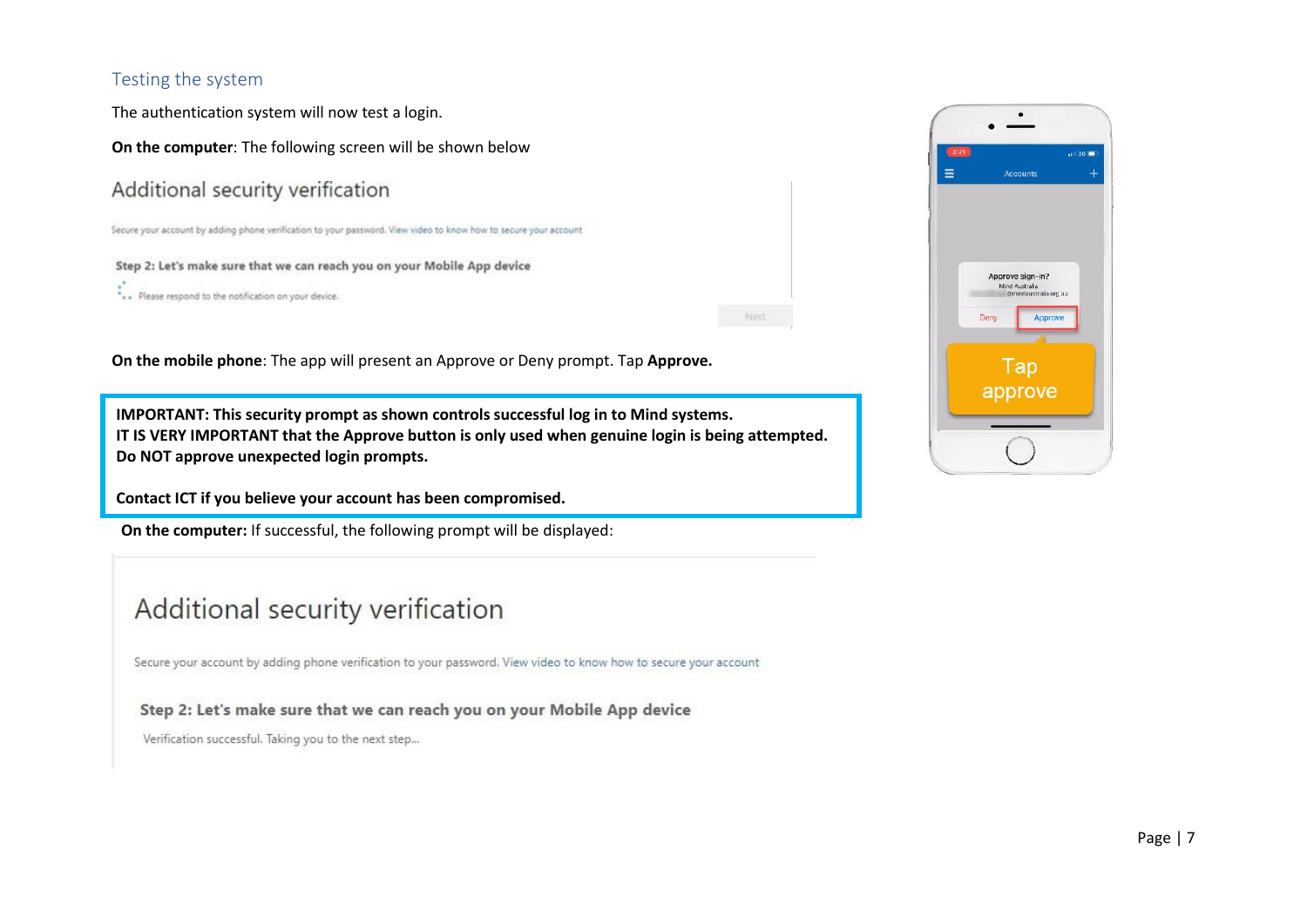# Additional Verification

When complete, you will be asked to provide a backup verification method. Choose **Australia (+61)** from the drop down, and your mobile number WITHOUT the first zero.

|                 | Additional security verification                                                                                 |  |  |
|-----------------|------------------------------------------------------------------------------------------------------------------|--|--|
|                 | Secure your account by adding phone verification to your password. View video to know how to secure your account |  |  |
|                 | Step 3: In case you lose access to the mobile app                                                                |  |  |
| Australia (+61) | 400 123 456                                                                                                      |  |  |
|                 |                                                                                                                  |  |  |
|                 |                                                                                                                  |  |  |
|                 |                                                                                                                  |  |  |
|                 |                                                                                                                  |  |  |
|                 |                                                                                                                  |  |  |

Finally, click **Done.** The process is complete! When you wish to change your password, see the next instruction document.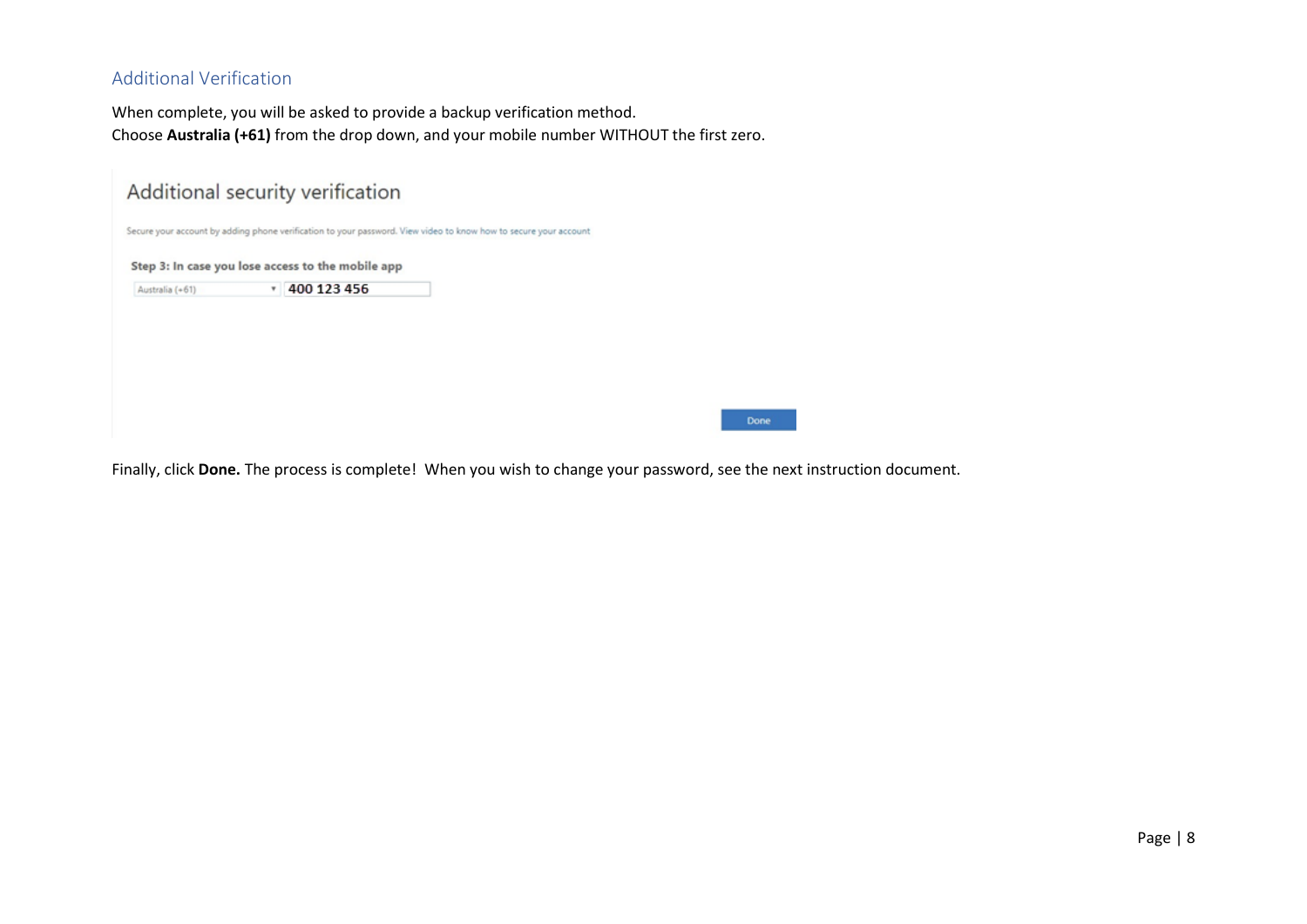# <span id="page-8-0"></span>Downloading and installing the Microsoft Authenticator app

The Microsoft Authenticator app can be installed on one of the following devices:

- your work mobile phone (Android or iPhone), if you have been issued one, or
- your personal mobile phone (Android or iPhone)

If you have been given a Mind work phone, the Authenticator App has already been installed.

It's important to choose a device that will always be readily available and with you, as it will be needed to access the Mind portal.

If you replace, lose or damage your phone, contact ICT to arrange for a change of the Two Factor Authentication phone.

## Downloading the Authenticator app (iPhone)

*Step 1. Open the App Store on your phone, the icon looks like below* 

![](_page_8_Picture_9.jpeg)

*Step 2. Tap the Search button, search for Microsoft Authenticator* 

*Step 3. Tap the GET button*  The app downloads to your phone

![](_page_8_Picture_12.jpeg)

![](_page_8_Picture_13.jpeg)